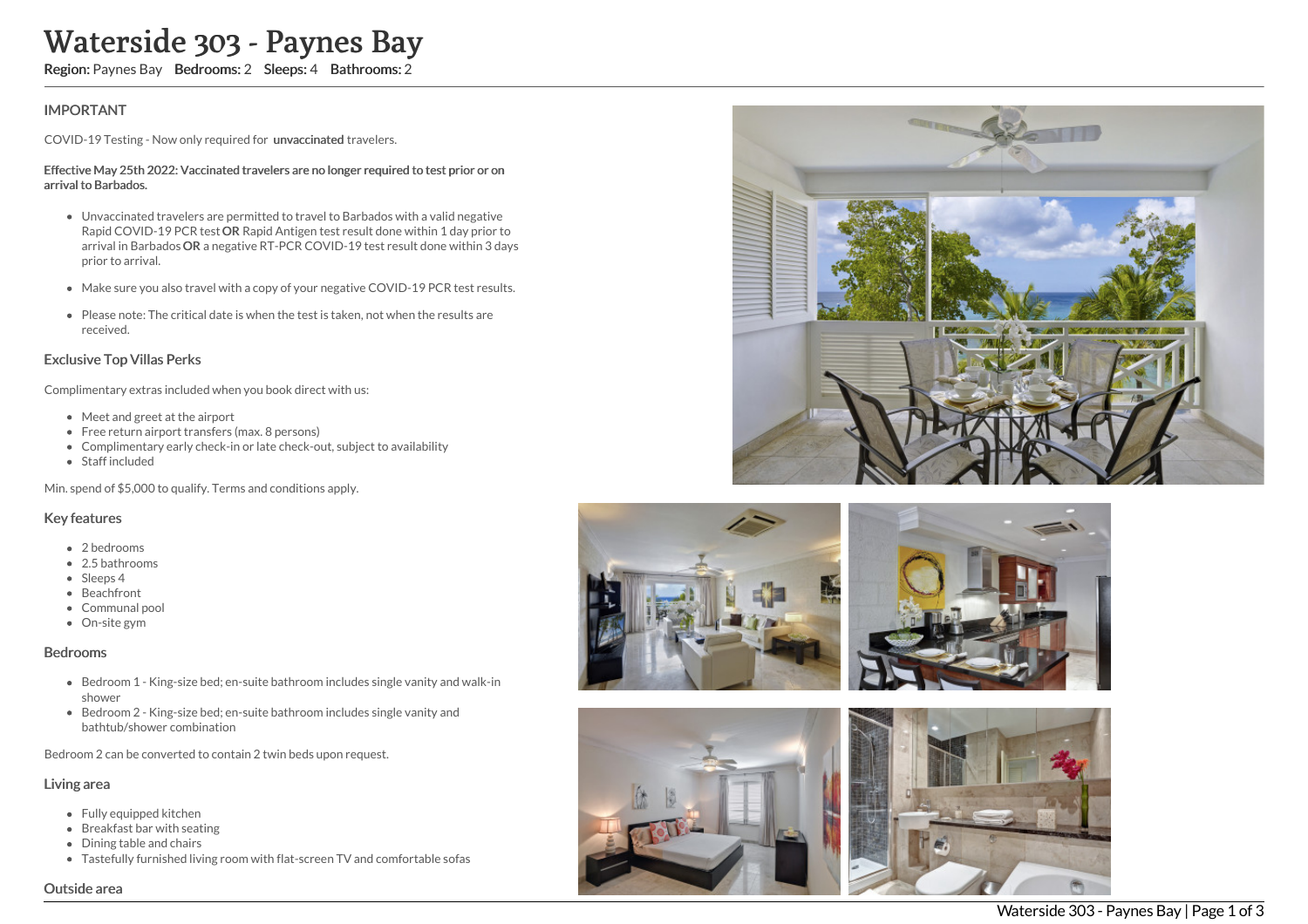• Private balcony with table and chairs

## General

- Air conditioning throughout
- Ceiling fans throughout
- Complimentary wifi
- Bedding and towels included
- Assigned parking

# Staff

- Housekeeper (2 half days per week)
- $\bullet$  Security night guard (7 days peer week)